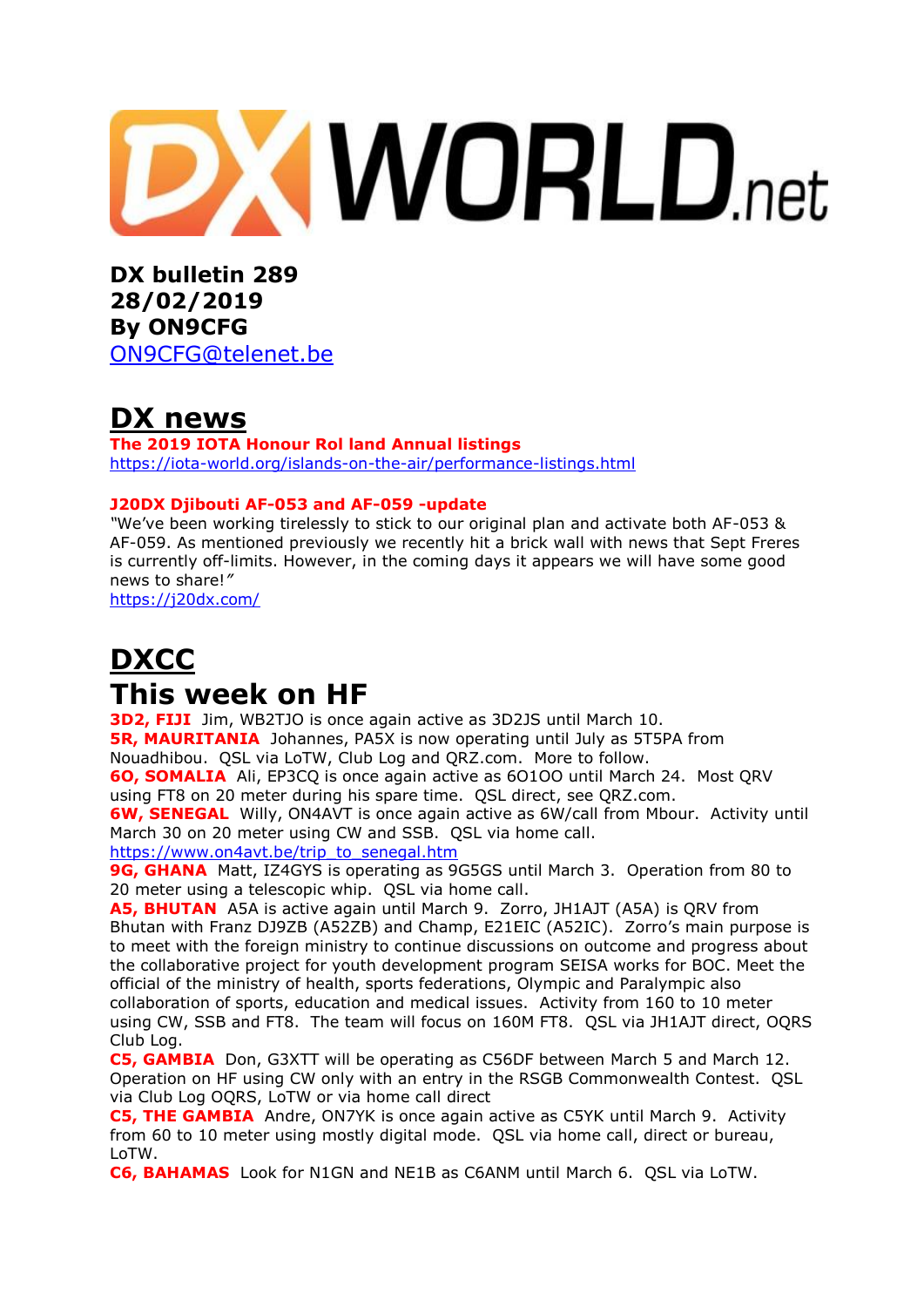**EA8, CANARY ISL** Claudio, HB9OAU is active in 'holiday-style' from Lanzarote until March 12. Activity from 80 to 10 meter using SSB, RTTY and FT8. [www.hb9oau.ch](http://www.hb9oau.ch/) **EA8, CANARY ISL** Erich, HB9FIH is QRV from El Hierro until end March as EA8/call. Operation on HF using CW, SSB and digital. QSL via home call, direct or bureau, LoTW. **FG, GUADELOUPE** Look for Philippe F1DUZ as FG4KH until March 11. Operation on HF. **FG, GUADELOUPE** Gildas F6HMQ and Michel F6GWV are QRV as FG/calls until March 10. QSL via homecalls. Operation on HF. QSL via homecalls.

**FG, GUADELOUPE** Jean-Pierre, F6ITD is active from La Desirade until March 15. QRV as FG/call using SSB and digital, active as TO7D during contests. QSL via home call. **FK, NEW CALEDONIA** Arnaud, JG1XMV is once again active as FK/call until March 10. Activity from Grand Terre Isl, Lifou, Mare and 2 others (OC-032 and OC-033). QRV on 40, 20, 17 and 15 meter using SSB. QSL via home call, direct or LoTW.

**FM, MARTINIQUE** Armin, DK9PY is QRV as FM/call until March 5. Operation on most bands using only CW. QSL via home call.

**FO, FRENCH POLYNESIA** Karel, OK2ZI will be operating from Tahiti as FO/call between March 6 and March 12. Activity from 40 to 10 meter using CW, SSB and digital. QSL via Club Log OQRS, LoTW or home call.

**HC8, GALAPAGOS ISL** Team HD8M with Jim WB2REM, Bill W2WCM and David HC5DX is once again QRV until March 6. QSL via WB2REM, direct, Club Log OQRS and LoTW. <http://www.hd8m.com/>

**HR, HONDURAS** Gerard, F2JD is once again operating as HR5/F2JD from Copan, Honduras until May 15. Activity on all bands using CW, SSB and digital modes. QSL via F6AJA, direct or bureau.

**J6, ST LUCIA** Look for WA4PGM, K9HZ and W0CN as J68HZ during the ARRL DX SSB contest (March 2-3). QSL via LoTW.

**KG4, GUANTANAMO BAY** Look for KG4SC (via KP2L) and for KG4AS (via N4SIA) between March 6 and March 13. Operation on HF using CW, SSB and FT8. QSL via homecalls, direct.

**PJ7, ST MAARTEN** Tom, AA9A will once again be QRV as PJ7AA from March 2 until March 30. Operation from 80 to 10 meter using CW, SSB and digital. QSL via home call. **T31, CENTRAL KIRIBATI** Until March 5, a group of 6 operators will be active from Kanton Island as T31EU. The license is confirmed by CCK and they have permission from the Phoenix Island Protected Area (PIPA).

Operators: DL2AWG Guenter, DL6JGN Hans, DJ9RR Heye, DM2AUJ Wolf, DK5WL Joe and PA3EWP Ronald. Operating from 10-160m in the main modes CW, SSB, RTTY and some FT8. QSL via DL2AWG. Before and after the DXpedition we will be active from Tarawa T30, (holiday style). <http://www.kanton2019.de/>

**T32, EAST KIRIBATI** Ken, KH6QJ is once again operating as T32AZ from Crystal Lodge until March 5. Activity on 80, 40, 20 and 15 meter using CW and SSB. QSL via home call.

**TI, COSTA RICA** Bill AE0E, Matt K0BBC and Paul W6PNG are active from Las Villas del Guayabo as TI7/AE0EE, TI7/K0BBC and TI7/W6PNG**.** Operation until March 6. QRV from 160 to 10 meter using CW, SSB and FT8. Participation in the ARRL SSB contest as TI7/W6PNG. QSL via homecalls and LoTW.

**TR, GABON** Roland, F8EN is once again active as TR8CR from Libreville until mid-March. Activity from 40 to 17 meter using CW and SSB. QSL via F6AJA.

**V3, BELIZE** Will, AA4NC is operating as V31NC until March 13. Operation on HF using CW, SSB and digital. QSL via EA5GL.

**V3, BELIZE** Scott, K5PS is QRV as V31CQ from Maya Hill Lodge until March 5.

Operation from 80 to 10 meter using CW. QSL via home call, LoTW.

**V3, BELIZE** Victor, WB0TEV is once again active as V31VP until March 5. Operation on HF using CW, SSB and digital.

**VP2M, MONTSERRAT** Charlie, K1XX will once again be active as VP2MMF during the ARRL DX SSB Contest (March 2-3). Activity before and after the contest. QSL via home call, LoTW.

**VP5, TURKS & CAICOS** Adrian, AA5UK is operating from Providenciales, Turks and Caicos Islands as VP5/AA5UK until March 8. Activity from 40 to 10 meter with focus on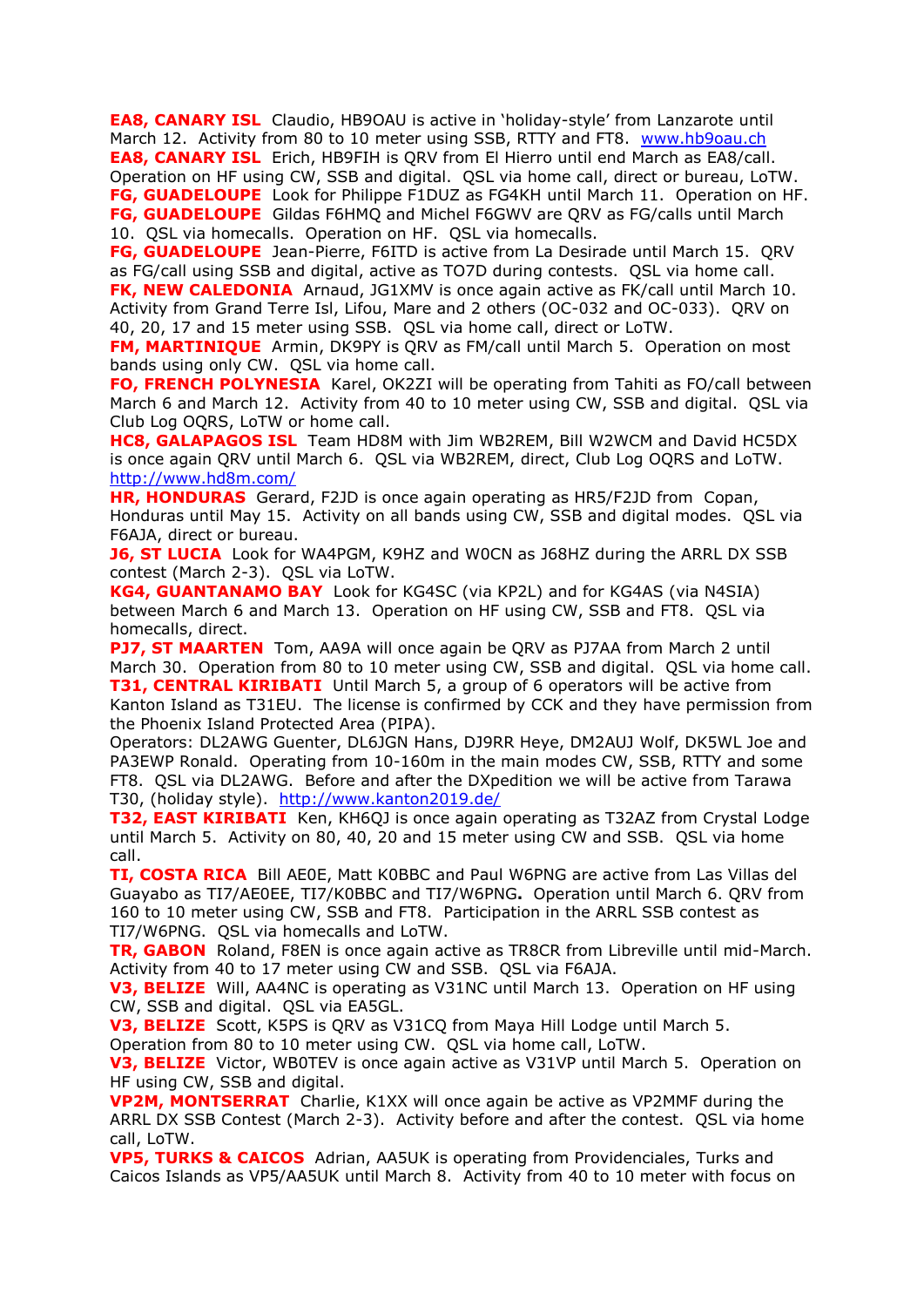FT8, RTTY and SSB. He will also operate on the linear and FM satellites from grid FL31UU14. QSL via AA5UK direct, LoTW, Club Log.

**XV, VIETNAM** Wolfgang, DL5MAE is once again active as 3W2MAE from Phan Thiet. Operation until March 8. QRV from 80 to 6 meter using CW and SSB. QSL via home call. **XV, VIETNAM** Andy, DL3YM is QRV as XV9YM from Ho Chi Minh until March 18. Operation from 40 to 10 meter using CW. QSL via home call, LoTW.

**XV, VIETNAM** Jean-Pierre, F6CTF is operating as 3W9JF until April 6. From Phu Quoc Island AS-128 (until March 6) and from Hoi An (March 16 – April 6). Operation on HF. QSL via home call, direct.

**XZ, MYANMAR** Akio, JE2QIZ has been living in Naypyitaw, Myanmar for the past 2 years. Today, he finally received his license as XZ2B. Note that the XZ2B license is only valid for 150 days (end June) and a maximum of 25w is allowed. Furthermore, this particular license is valid for use between 20-300Mhz.

**Z8, SOUTH SUDAN** Diya, YI1DZ is once again operating as Z81D from Juba. Activity from 80 to 10 meter using SSB and digital. Operation until June. QSL via OM3JW, OQRS.

## **Coming up soon**

**7P, LESOTHO** Rune, LA7THA and team will be operating from March 8 until March 16. A DXpedition with the focus on the low bands. The team has 8 operators running 2/3 stations on all bands using CW, SSB and FT8. QSL via M0OXO OQRS.

**8P, BARBADOS** Richard, G3RWL will once again be QRV as 8P6DR from March 13 until April 17. Operation from 80 to 10 meter using CW and RTTY. QSL via Club Log OQRS, LoTW or home call, direct or bureau.

**9G, GHANA** A team will be operating as 9G2DX between March 9 and March 20. Operators are 4Z1SH, 4Z1ZV, 4Z4DX, 4X5ZS and 9G5AF. QSL via LoTW.

**C6, BAHAMAS** Dom, M1KTA will again be active as C6AKT from Eleuthera Island from March 8 until March 16. Activity on 80, 40, 20, 15 and 10 meter using CW. QSL via home call, Club Log OQRS.

**CE0Z, JUAN FERNANDEZ** Members of the Russian Robinson Club Vasily R7AL, Vasily RA1ZZ, Vlad RK8A, Aleksei RL5F, Leo RW9JZ and Marco CE1TBN will be operating as XR0ZRC between March 11 and March 27. Operation from 160 to 10 meter. QSL via R7AL, Club Log OQRS and LoTW. <https://dxpedition.wixsite.com/xr0zrc>

#### **E5, SOUTH COOK ISL E5, NORTH COOK ISL**

Rainer DL1AUZ and Dagmar DM7PQ will be active from the Cook Islands as E51AUZ and E51NPQ during March and April 2019.

- Rarotonga (9th to 11th March, 2nd to 11th April, OC-013)
- Aitutaki (27th to 31st March, OC-083)
- Manihiki (13th to 25th March, OC-014) North Cooks
- QRV in 'holiday-style'. QSL via homecalls.

**V3, BELIZE** Iain, G4SGX will again be active from Belize as V31GX during the 2019 BERU contest (March 9-10). Activity mostly on 160m after the contest. Full details to follow.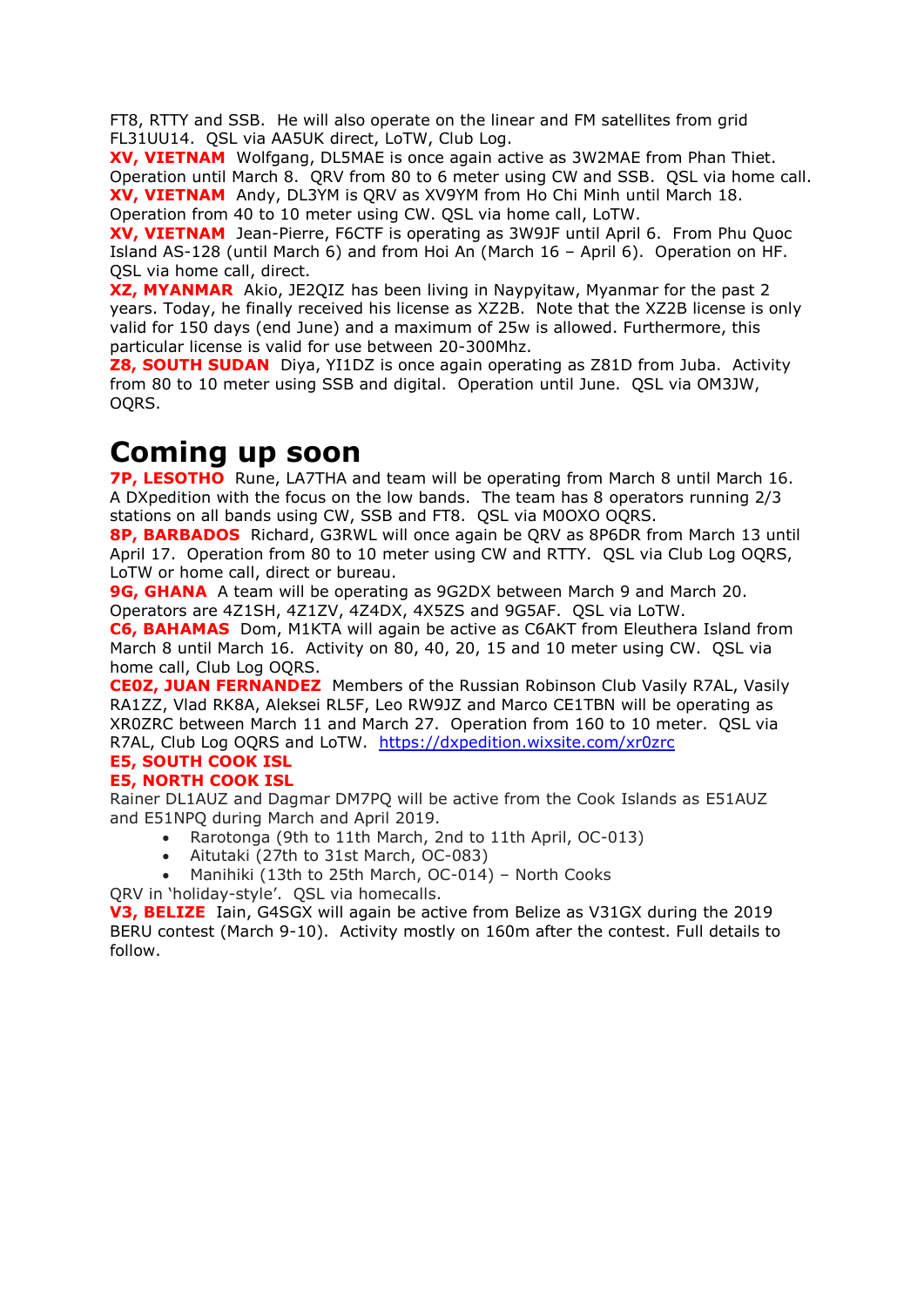# **On the scene**

#### **T31EU Kanton Island –update**

Picture above is of T31EU team member Joe, DK5WL showing local school-children on Kanton Island what amateur radio is. (credit PA3EWP)



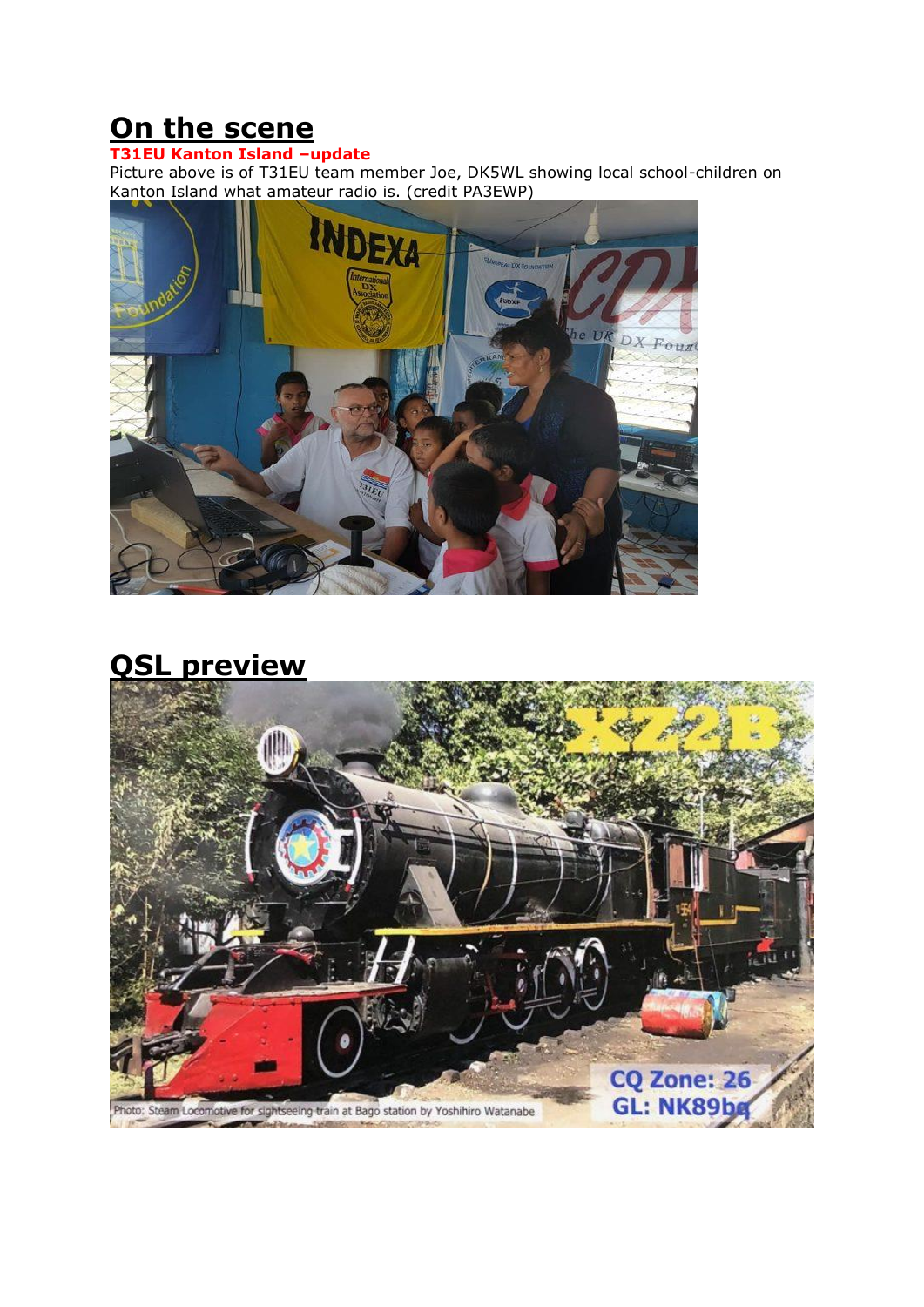# **IOTA This week on HF**

## **NORTH AMERICA**

**NA-008 Ellesmere Isl** Once again, look for VY0ERC until March 29. Operation on 40 and 20 meter with possible 80 meter using CW, SSB and digital. Operation during spare time when time and weather permits. Satellite operation from ER60, EQ79 and close grids is also planned.

### **OCEANIA**

**OC-042 Luzon Isl** Christian, F4EBK is operating as DU3/call until end March. Operation from 80 to 10 meter using CW, SSB and digital. QSL via F4EBK, direct. **OC-129 Visayan Isl** Bill, GOCXF is operating as DU7/call for a stay of 6 months on the Camotes Islands. Operation on 80, 40, 20 and 6 meter using SSB and PSK with a focus on Europe, USA, Australia and Canada.

## **SOUTH AMERICA**

**SA-047 Ilho do Mel** Martin PT2ZDX (LU9EFO) and Angel PP5GEL are active as PS5X until March 5. QSL via PP5GEL direct for PY-stations only, the rest goes to F4BHW.

# **Coming up soon**

## **ASIA**

**AS-157 Phu Quy Isl** Jacek, SP5APW will be QRV as XV9JK between March 10 and March 16. Operation on 17 and 20 meter using SSB only. In case of bad prop, he will be on 40 and 30 meter using FT8. It might be possible he will sign as XV9JK/P on March 6- 8 from the mainland.

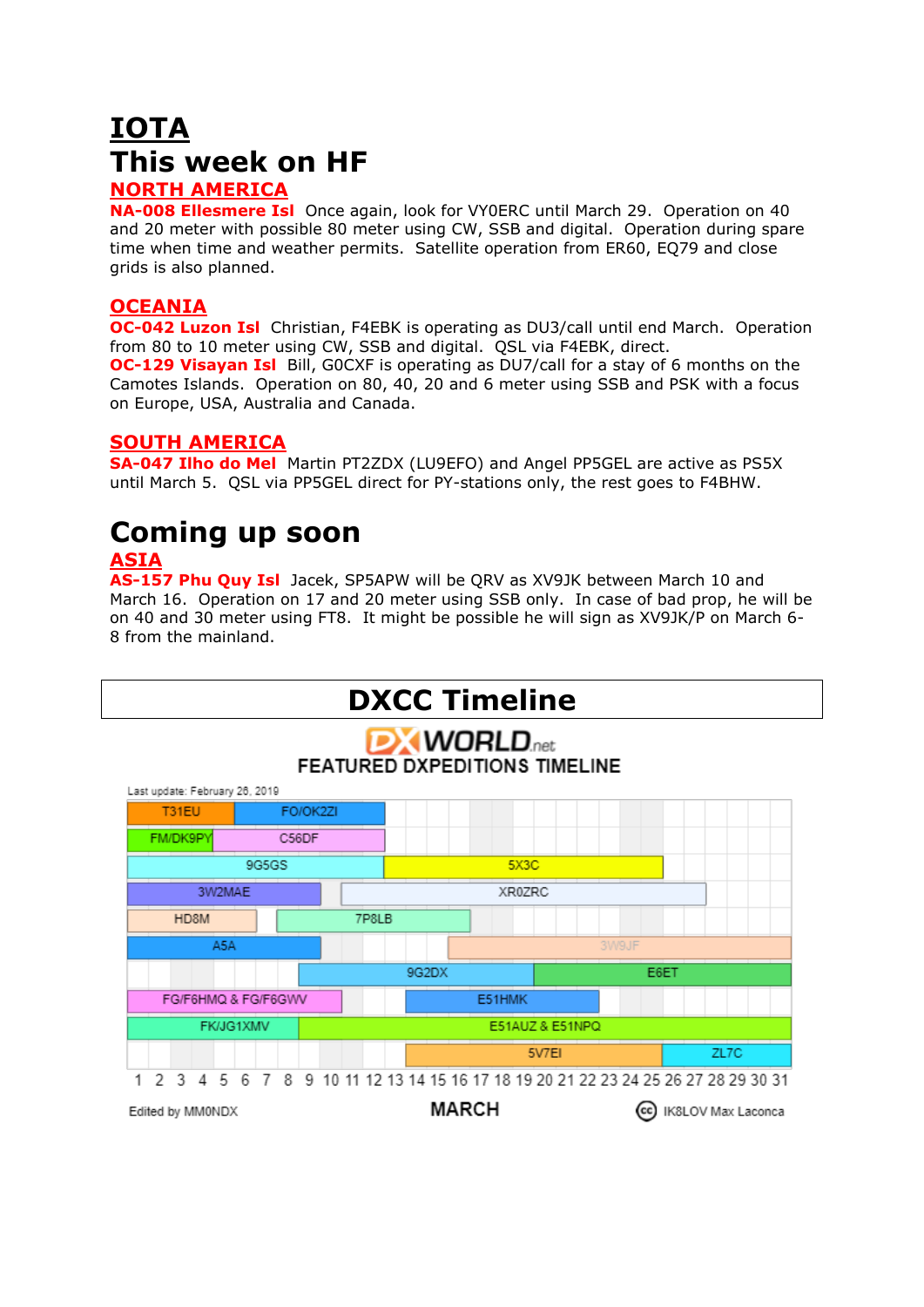# **ANNOUNCEMENTS**

# **Announced DX**

## *THE NEWCOMERS*

**FR, REUNION** A Croatian team will be QRV as TO19A from April 27 until May 8. Operation on HF with a focus on the low bands. More to follow.

## *THE REMINDERS*

**3B8, MAURITIUS** Olof, G0CKV and others will be operating as 3B8MU during the CQWW CW Contest (Nov 23-24). Operation before and after the contest mostly on the low bands between November 18 and November 29. QSL via M0OXO.

**3D2, FIJI** Heli, DD0VR will be operating as 3D2VR during September 2-9 and again from September 23-27. Operation from 80 to 6 meter. QSL via home call. **3D2, FIJI** Nobby, G0VJG will be active as 3D2AS between May 3-5 and again between May 20-22. Focus on Europe, SSB and FT8. QSL via M0OXO OQRS. This activity is before and after the Wallis & Futuna DXpedition.

**3D2, ROTUMA** The next 3D2AG/P Rotuma DXpedition will likely take place around March / April 2019. Focus will be on the low bands, with QRO when required.

**3Y, BOUVET ISL** An experienced team with Dom 3Z9DX, Stanislaw SP8S, Branko YU4DX, Tack JE1CKA, Mieczyslaw SP3CMX, Marcin SP5ES, Jose CT1IDV and Tedy (logistics) will be operating from Bouvet during the southern hemisphere's summer, to be announced later. The cruise to Bouvet from South Africa will take 12 days, the intention is to stay 2 weeks on the island. More details soon.

**5V, TOGO** The EIDX group will after 9N7EI and 7Q7EI be operating as 5V7EI between March 14 and March 26. Plans are to operate with 5 stations from 160 to 10 meter using CW, SSB and digital modes. QSL via M0OXO OQRS. <https://5v7ei.com/>

**5X, UGANDA** The Italian DXpedition Team will be active from Uganda during September/October 2019. Look for them as 5X0T using CW, SSB and RTTY and as 5X0X using FT8. More to follow.

**6Y, JAMAICA** Kan, JJ2RCJ will be operating as 6Y3Y from St Elizabeth between June 26 and June 28. Focus from 80 to 10 meter FT8 and special focus on JA, Asia.

**A3, TONGA** Grant VK5GR with Andrew VK5AKH and Oly VK5XDX will be active as A35AG. An entry in the CQWW RTTY and OCDX SSB contest is included. The team is keen for a 4 square on 40/30, beams on 20/10 and verticals for 160/60 meter. Planned dates are September 22 - October 7, 2019. <http://vk5gr-iota.net/?p=1288>

**CY9, SABLE ISL** THE CY0 DXpedition team with 7 operators will be active from August 1 until August 11. It is rare on CW and a big effort will be made for this. <http://cy9c.com/index.html>

**E5, SOUTH COOK ISL** Doug, W6HB will once again be operating as E51DLD from April 21 until April 28. Activity from 160 to 10 meter using the shacks of E51AND and E51JD. QSL via home call.

**E5, SOUTH COOK ISL** Hans-Martin, DK2HM will be operating in 'holiday-style' from Rarotonga as E51HMK during March 14-22. Operation from 80 to 10 meter using mostly SSB. QSL via home call, bureau or direct, LoTW, Club Log OQRS. <http://southcook2019.com/>

**E6, NIUE** Alex, 5B4ALX will be operating as E6ET between March 19 and April 2. Activity from 160 to 6 meter using CW, SSB and digital. QSL via home call, Club Log OQRS and LoTW. <http://www.5b4alx.cloud/e6et-niue-2019/>

## **FH, MAYOTTE**

#### **FR, REUNION**

Willi, DJ7RJ will once again be active as FH and FR/call during October 2019. Focus on top band from Mayotte. QSL via home call.

**FM, MARTINIQUE** Thomas, F4HPX will be active as FM/call begin April. Activity from 40 to 10 meter using SSB, FT8 and some CW. QSL via home call, direct or bureau, LoTW.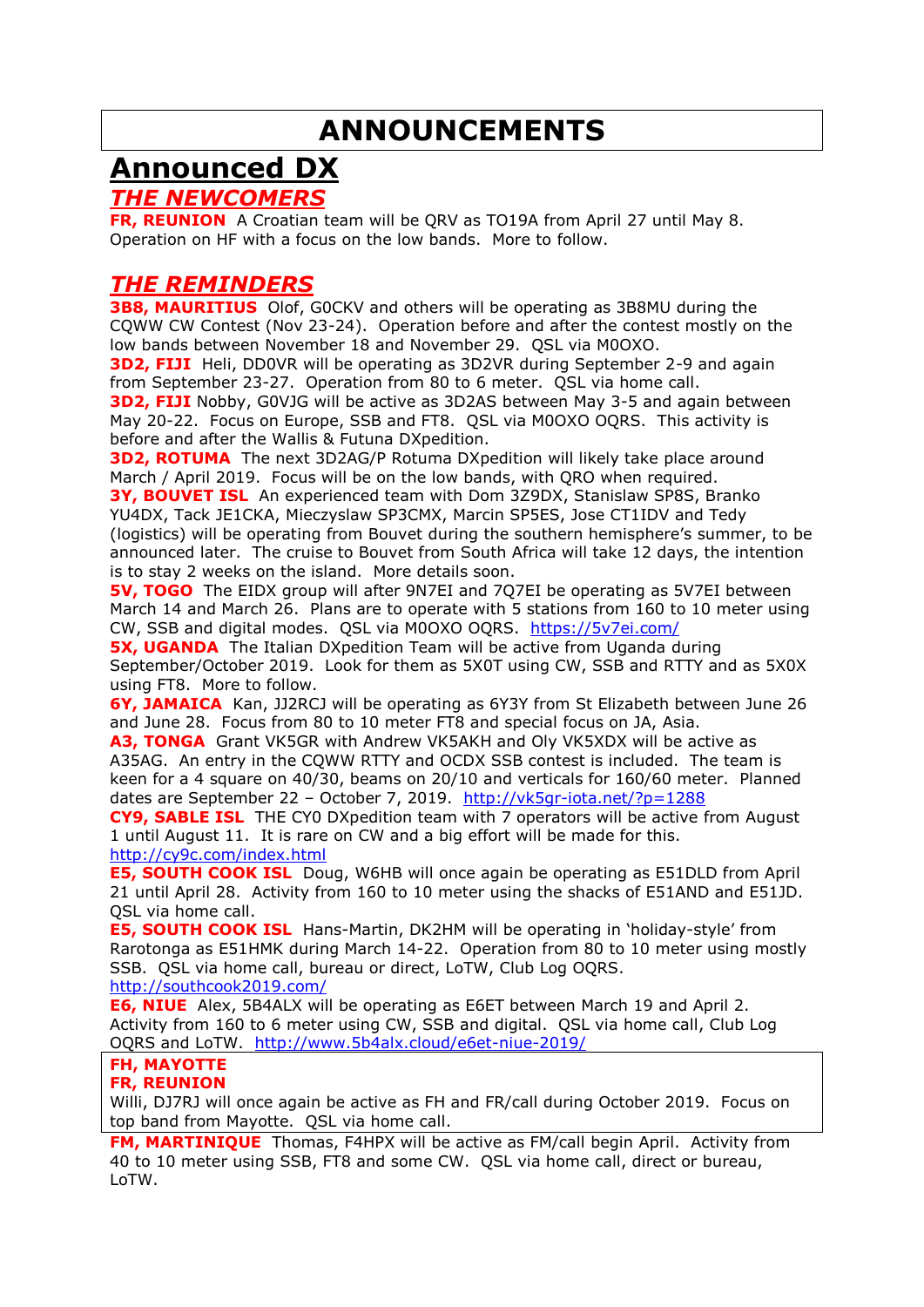**FO, FRENCH POLYNESIA** Rich KE1B and Anna W6NN will be QRV as FO/KE1B between April 21 and May 3. Activity on 20 meter using FT8. QSL via KE1B, LoTW.

**FP, ST PIERRE & MIQUELON** Eric, KV1J will once again be active as FP/call between September 24 and October 8. Operation from 160 to 10 meter using CW, SSB and digital. QSL via home call, LoTW.

**FW, WALLIS & FUTUNA** Nobby, G0VJG informs DX-World that he has plans to be active from Wallis Island early 2019. Flights are already booked and callsign requested. In addition, he hopes side-trips to Futuna and Fiji will also be possible. Focus on Europe, SSB & FT8. Full info to follow in the coming months.

**FY, FRENCH GUIANA** Hartwig, DL7BC will once again be QRV as FY/DL7BC/P between March 21 and April 2. Operation in 'holiday-style' with an entry in the CQ WPX SSB Contest (March 30-31).

**J8, ST VINCENT** Tom, KC0W will be operating as J8CW. Dates not yet known but it will be a dedicated CW operation. More to follow soon.

**J8, GRENADINES** Brian, GW4DVB will once again be operating during his spare time as J88PI. QRV between May 7 and May 14 from 40 to 6 meter using mainly SSB. QSL via home call.

**KH8, AMERICAN SAMOA** Palle OZ1RH and Joe OZ0J will be operating as KH8/calls between April 15 and April 22. Operation on HF using CW, SSB and digital. QSL via homecalls, direct or bureau, LoTW and Club Log OQRS. <http://kh8.oz0j.dk/>

**PJ5, SINT EUSTATIUS** Dave, W9DR will be active as PJ5/call from June 25 until July 2. Activity on 6 meter only using CW, SSB and FT8. QSL via home call.

**PJ5, CURACAO** Andy, DK5ON will be QRV as PJ5/call from March 14 until March 30. Activity from 80 to 6 meter using CW, SSB, RTTY and digital. QSL via home call, direct or bureau, LoTW and Club Log OQRS.

**TK, CORSICA** Marc, ON7SS will be operating as TK/OO9O between May 11 and May 17. QSL via Club Log OQRS or home call, bureau or direct.

**TT, CHAD** The Italian DXpedition Team is going to Chad. TT8RR for CW, SSB and RTTY, TT8XX for FT8. More to follow.

**VK9N, NORFOLK ISL** Chris VK3QB, Luke VK3HJ, Patrick VK2PN and David VK3BDX will be active from April 1 until 14. Focus on low bands, CW and FT8. Also HF activity on SSB. Plans include SOTA activation of [Mt Bates](https://en.wikipedia.org/wiki/Mount_Bates) and Jacky Jacky. Callsign TBA shortly, along with Club Log, Facebook and QSL details.

**VP2E, ANGUILLA** Chris PA2CHR and Jos PA3FYC will be QRV as VP2EMB in April. This will be primarily an EME DXpedition. More to follow.

**VP6, PITCAIRN ISL** A large team of 14 operators such as K0IR, EY8MM, N2TU, W0GJ will be operating in October 2019. Operation on all bands using all modes. More to follow. <https://pitcairndx.com/>

**XT, BURKINA FASO** Max, DK1MAX will be active as XT2MAX from April 17 until April 25. Operation in 'holiday-style' on all bands using all modes. QSL via LoTW.

**XV, VIETNAM** Look for XV9D between November 16 and December 1 with a focus on the 5 lowest bands. An entry in the CQWW CW contest is included. QSL via EA5GL. **ZF, CAYMAN ISL** Kan, JJ2RCJ will be QRV as ZF2CJ from Grand Cayman on June 23-25. Operation from the ZF1A shack between 80 and 10 meter using FT8. QSL via JJ2RCJ, LoTW and OQRS.

**ZF, CAYMAN ISL** Frank, K3TRM will be QRV as ZF2RM, dates not known yet. He specifically mentions Cayman Brac, therefore his call may change to ZF9/ZF2RM when operating from there.

**ZK3, TOKELAU** An international team led by YT1AD and Alex UT5UY is planning a DXpedition to Tokelau as ZK3X, it has a high rating on low bands and EME. Plans are to be on air from October 1 until October 15. Activity on all bands, all modes and EME. More to follow. <https://tokelau2019.com/>

**ZL7, CHATHAM ISL** Look for ZL7C (ZL2AYL and ZL2BGL) from Chatham primarily during the CQ WPX SSB contest (March 30-31). Outside the contest (March 28 – April 2) they will be QRV from 80 to 15 meter using CW, SSB and digital.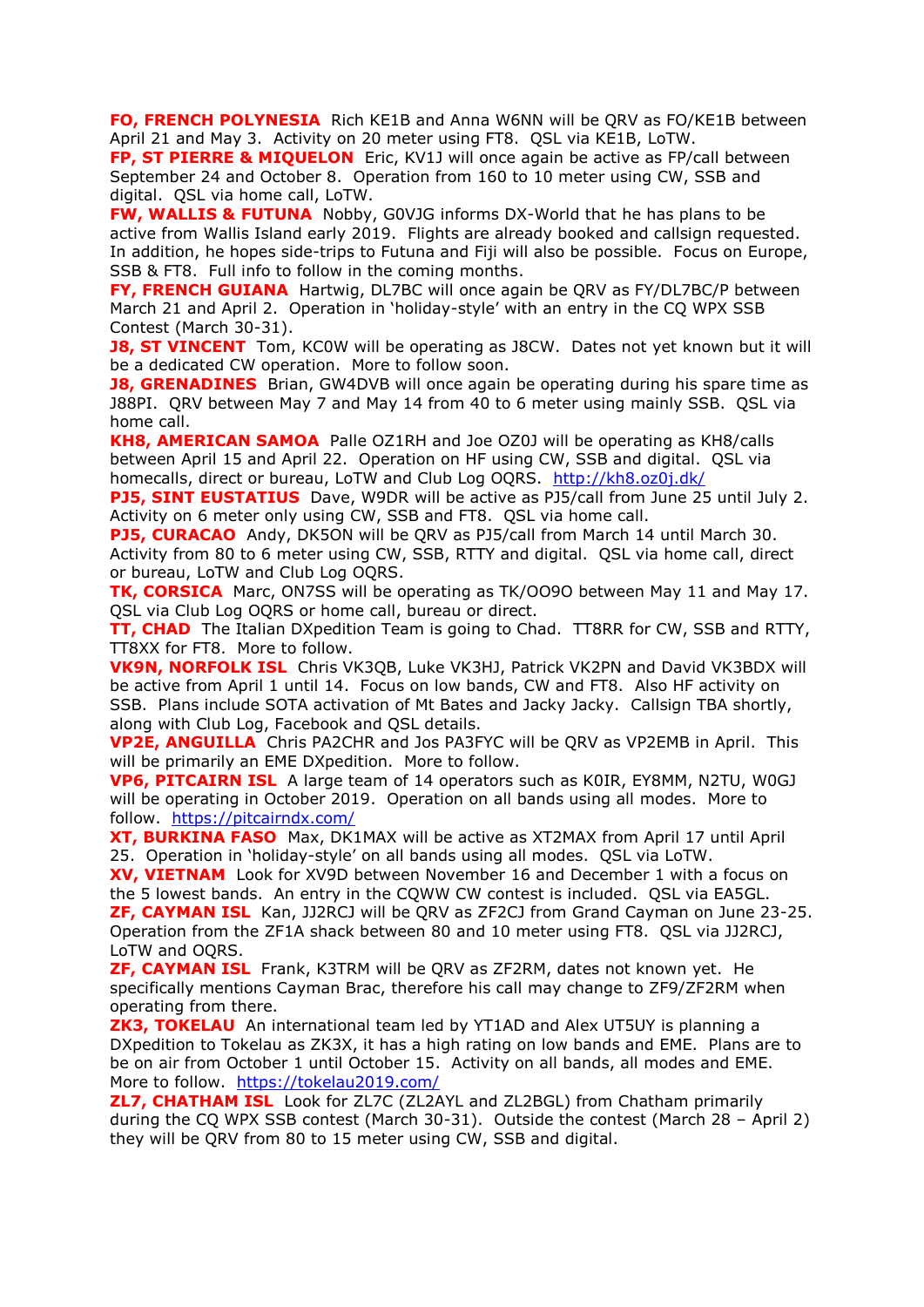## **Announced IOTA**

## *THE NEWCOMERS*

## **NORTH AMERICA**

**NA-150 Little Diomede Isl** Cezar, VE3LYC will be active as call/KL7 between March 18 and March 26. This IOTA sits at 11.5% most wanted. [https://ve3lyc-kl7](https://ve3lyc-kl7-na150.weebly.com/) [na150.weebly.com/](https://ve3lyc-kl7-na150.weebly.com/)

## **OCEANIA**

**OC-207 Cagayan Isl** Ed 4F1OZ and 4F2KWT will be active as DX1CC on April 12-15. Operation on 30, 20 and 17 meter using CW and SSB. QSL via EA5GL.

## *THE REMINDERS*

#### **AFRICA**

#### **AF-053 Moucha**

**AF-059 Sept Frere**

Col MM0NDX, Jonathan MM0OKG and Christian EA3NT will be QRV as J20DX as another IOTA/DXCC project. Plans are still in progress but keep an eye on their website for latest updates. Dates are approx. April 15-21. <https://j20dx.com/>

**AF-118 Los Farallones Isl** 5C9A: Last year plans to activate Los Farallones Island, AF-118NEW were announced. A few weeks later it transpired that Navy and Government permission had not been given therefore that particular expedition was postponed. This year a new expedition to AF-118 has been announced with planning behind the scenes ongoing. A team is assembled with CN8QY as leader. Planned dates of activity are July 25-30, 2019. <https://5c9a.com/>

## **ASIA**

**AS-043 Hachijo-jima** Kenji, JA4GXS will be operating as call/1 during May 11-13. Activity on 40, 30 and 20 meter using CW, SSB and FT8.

## **AS-063 Popigay-Ary Isl**

#### **AS-152 Bol'shoy Begichev**

Eugene UA6EX, Leonid UA7A and Vasily R7AA will be active as R63RRC and RQ73QQ during mid-July. Water trips to and from the islands are about 800 km distance. The team seeks one more operator (who will pay for their plane tickets and some of the other costs). Contact the team at: *r7aa@mail.ru*. The project is quite expensive due to flights in Upper North. <https://dxpedition.wixsite.com/r63rrc/en>

**R63RRC**, Popigay-Ary island, IOTA: AS-063, RRA: NEW ONE, WWloc: OQ32AW, RDA: KK-65, Krasnoyarsk region (R0B).

**RQ73QQ**, Bol'shoy Begichev island, IOTA: AS-152, RRA: RR-08-04, WWloc: OQ64AM, RDA: YA-10, Republic of Sakha (R0Q).

**AS-204 Paramushir Isl** RI0FP, more to follow…

#### **EUROPE**

**EU-099 Minkies Isl** Look for ON5HC, ON7PQ, ON4KZ, ON5DZ and ON8AZ as MJ/OQ7A/P between May 25 and June 1. Operation from 80 to 10 meter using CW, SSB and digital. <http://www.eu099.be/>

**EU-112 Shiant Isles** Team MS0INT is planning a 3-day activity from Europe's 5<sup>th</sup> most wanted IOTA. Activity mid-June or end August 2019. More to follow.

**EU-192 Kataja Isl** A team of 6 Swedish operators will be operating as 8S2K from this new IOTA. QRV in late May or first week of June. Transport to Kataja Island and lodging is confirmed with locals. There will be 4 stations active for 5 days, running full legal power and verticals. Sweden has today maximum 200 watts legal power, BUT permission for 1 KW is requested and will be used if permitted.

## **NORTH AMERICA**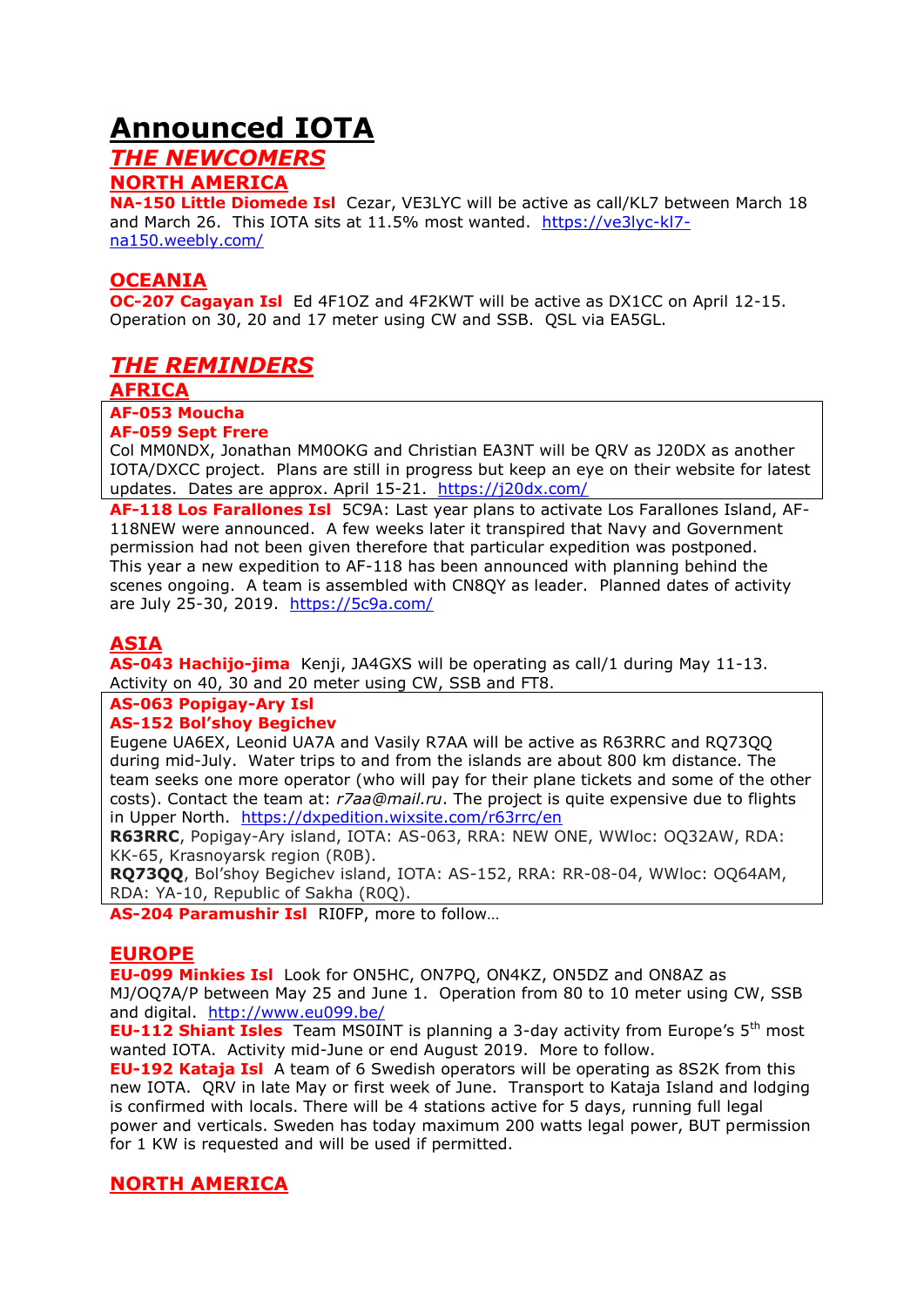**Canadian Island group tour:**

Mike, VE7ACN will be on tour

**NA-014 White Head Isl** VE7ACN/VE9 April 5-11 **NA-081 Bell Isl** VE7ACN/VE1 March 22-28 **NA-127 Long Isl** VA7XW/VE1 March 22- April 4

**NA-250 Yakutat County Group, Coastal Groups (new)** Mike K9AJ and Bruce KD6WW are making plans to be active from this new IOTA reference approx May 10-13. More to follow.

## **OCEANIA**

**OC-138 Horn Isl** Taka, JA8COE will be QRV as VK4/call during March 14-17. Operation on HF using CW, SSB and digital. QSL via home call.

#### **OC-183 Favorite Isl**

#### **OC-211 Houtman Abrolhos**

Andy VK6MAV and Vlad ER1OO will be active from both islands between April 15 and April 25. Plans are still ongoing to be active for 4 days from each island. QSL via RN3RQ, Club Log OQRS. More on [http://vk5mav.wixsite.com/dxpedition/next](http://vk5mav.wixsite.com/dxpedition/next-expedition)[expedition](http://vk5mav.wixsite.com/dxpedition/next-expedition)

# **Special calls**

## *THE NEWCOMERS*

**DL, GERMANY** Special station **DR19RGD** (DOK 19RG) is operating until July 31, this to mark the 19th Ruhr Games in Duisburg. QSL via bureau.

**PA, THE NETHERLANDS** Look for **PA2019BP** until March 15 on all bands and all modes.

## *THE REMINDERS*

**DL, GERMANY DM19LGS** marks the 8<sup>th</sup> State Horticultural Show in Frankenberg/Saxony during 2019 on HF and 2m/70cm with the special DOK 19LGS. QSL via bureau or via DG0ERS direct.

**DL, GERMANY** The German award hunters group DIG celebrates its 50<sup>th</sup> anniversary as **DR50DIG** (DIG #6477, DOK DIG). QRV until end 2019. QSL via bureau or direct via DH1PAL.

**DL, GERMANY** The special event station **DQ600UNI** celebrates the 600<sup>th</sup> anniversary of Rostock University during 2019; special DOK 600UNI until July and September until December; during August the station's special DOK will be HSR19 (Hanse-Sail 2019). QSL via bureau and DL5KVV (d).

**DL, GERMANY DM775FLD** celebrates the founding of the town Friedland 775 years ago during 2019. QSL via bureau.

**DL, GERMANY DL19RIC** operates in the context of the Rotary International Convention 2019 in Hamburg. QRV until June 5. QSL via Club Log OQRS.

**DL, GERMANY** The special event calls **DM70GER** and **DL70BRD** celebrate Germany's Septuagennial Jubilee throughout the year. An award will be available as well. QSL for DM70GER via M0SDV direct or Club Log OQRS, DL70BRD via DK1YH direct or bureau, Club Log OQRS.

**DL, GERMANY** Special stations **DF13DEJU**, **DF13BLN**, **DF13BUD**, **DF13MUC**, **DF13PAR** and DF13STO are QRV until end June. This to mark the 100<sup>th</sup> anniversary if the maiden flight of the Junkers F 13, the mother of all commercial aircrafts.

**EI, IRELAND** Go Green For St Patricks Day. Stations from across the world will once again be on air to turn the bands green as part of the St Patrick Award. This fun 48hr annual award will follow the celebrations across the world, from the 16th March, 12:00 UTC until the 18th March, 12:00 UTC. This year we have incorporated, as requested, a new award covering any other modes requiring software or a computer, as well as radio.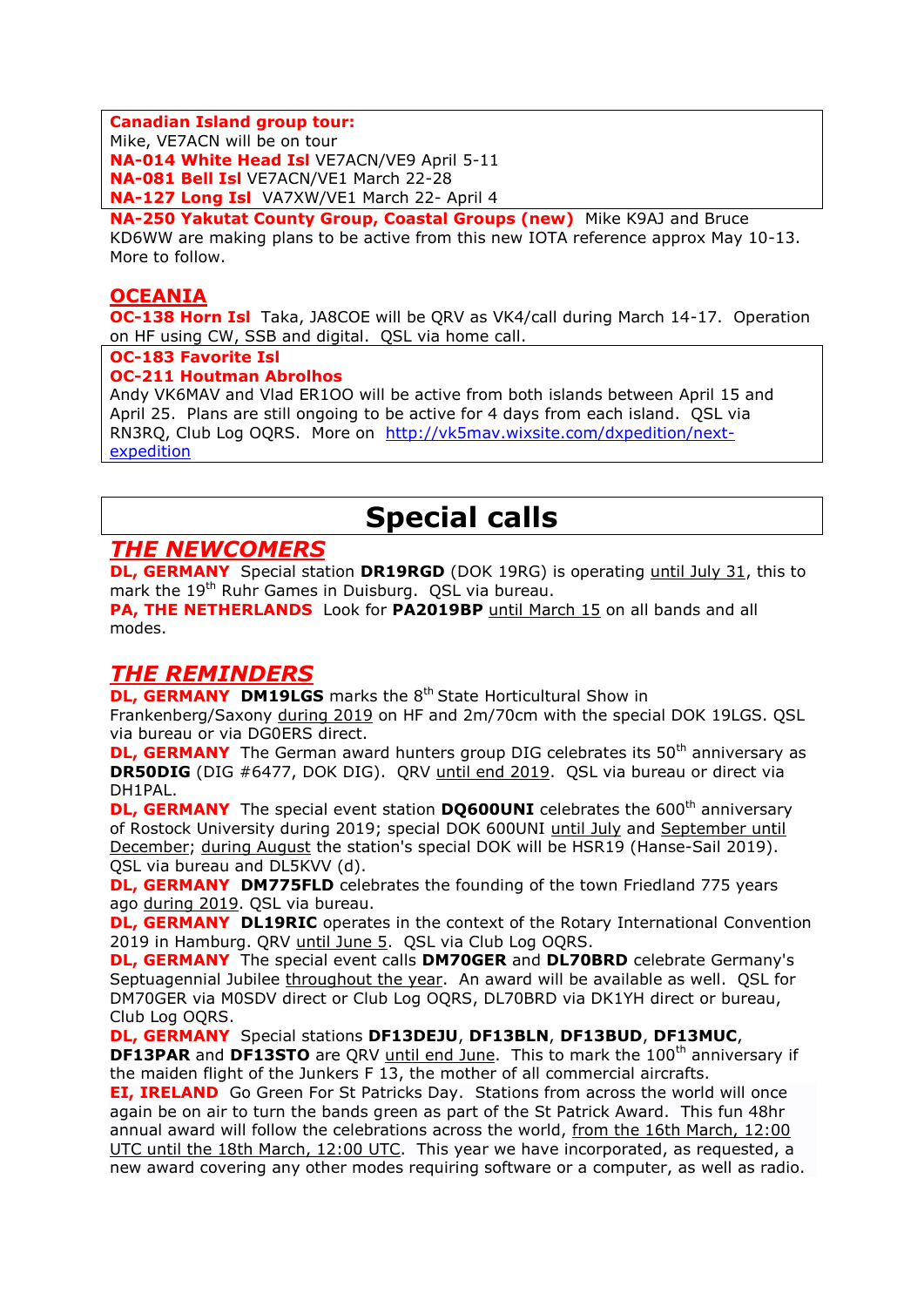To find out more or to register as a station go to <https://stpatrickaward.webs.com/> and help us go green for St Patricks Day.

**F, FRANCE** Special call **TM5CQ** is used in several contests until June 16 in memory of Rafik Dandji, F5CQ (SK April 2018). Activity on HF during legs of the "Coupe du REF" (the French HF Championship), as well as during the ARRL DX CW (16-17 February) and the CQ WPX SSB (30-31 March) contests. QSL via F4FRG.

**G, ENGLAND** Celebrating the centenary of the Royal Air Force, **GB100RAF** will be in use from various regions in England. QRV until end March. QSL via G8FC, direct. <http://www.rafars.org/raf100>

**HB, SWITZERLAND** During 2019 are the Swiss Amateur Stations allowed to use the prefix **HB90** instead of HB9 and **HB30** instead of HB3. This to celebrate the 90th anniversary of the Union Schweizerischer Kurzwellen Amateure.

**HP, PANAMA** Victor, HP1AVS and others are active as **H31A** until August 15. This to celebrate the 500<sup>th</sup> anniversary of the founding of Panama La Vieja. Operation from 80 to 10 meter using SSB and digital modes. QSL via HP1AS or LoTW.

**HS, THAILAND** Look for HS55RAST until March 31. This to celebrate the 55<sup>th</sup> anniversary of the Radio Amateur Society of Thailand. QSL via HS5NMF.

**I, ITALY** ARI Fidenza will use a series of special callsigns throughout 2019 to honour twelve "Italian pioneers in radio engineering":

**II4MRC** (Guglielmo Marconi) in March

**II4SLR** (Luigi Solari) in April

**II4TSB** (Alessandro Tosi & Ettore Bellini) in May

**II4ART** (Alessandro Artom) in June

**II4MJR** (Quirino Majorana) in July

**II4BRD** (Cesare Bardeloni) in August

**II4GRM** (Gruppo Radiotecnico Milanese) in September

**II4MNU** (Ernesto Montu') in October

**II4VAL** (Giancarlo Vallauri) in November

**II4TIB** (Ugo Tiberio) in December.

See<http://www.arifidenza.it/> for complete information on the award. QSL via IQ4FE, bureau or direct.

**I, ITALY** The ARI Fidenza Club (IQ4FE) plans to honour Italian radio pioneers during 2019. In January, **II4CAL** points to Temistocle Calzecchi-Onesti. QSL via IQ4FE. <http://www.arifidenza.it/>

**JA, JAPAN** The special calls **8J0M, 8J2M** and **8J9M** are marking the 30<sup>th</sup> General Assembly of the Japan Medical Congress in Chubu. QRV until end April on HF. QSL via bureau or JP7FSO direct.

**LZ, BULGARIA** Once again Radio Club Blagovestnik (LZ1KCP) will use twelve special callsigns throughout 2019 to honour as many different Orthodox saints:

**LZ818PT** (March), **LZ117ML** (April), **LZ497OM** (May), **LZ815NI** (June), **LZ1809PNS** (July), **LZ304AE** (August), **LZ304EW** (September), **LZ311HI** (October), **LZ365BM** (November) and **LZ4408SPA** (December). QSL via bureau or direct to P.O. Box 36, 4300 Karlovo, Bulgaria. Details on the "All Saints 2019" award can be found at <http://www.lz1kcp.com/>

**OH, FINLAND** The Finnish section of the International Police Association celebrates its 60th anniversary with the call **OG60IPA** throughout 2019. QSL via OH4MDY.

**PA, THE NETHERLANDS** Theo, PA1TK is operating as **PF6HPP** until March 10 in memory of his friend Laurent Griffart, F6HPP (SK November 2018). QSL via PA1TK, direct or bureau.

**PY, BRAZIL** Special call **ZW85LABRE** is active until March 31 to celebrate the 85<sup>th</sup> anniversary of the Liga de Amadores Brasileiros de Radio Emissao (LABRE). Brazil's IARU member society was founded on 2 February 1934.

**SM, SWEDEN** Celebrating its 50<sup>th</sup> anniversary, Sweden's National Society for the Active Visually Impaired (SK5CG) will be active as **SF50CG** throughout 2019. QSL via SM0BYD. **TA, TURKEY** GITRAD Giresun Telsiz Radyo Amatorleri ve Doga Sporlari Dernegi is celebrating its 10<sup>th</sup> anniversary with the special call **TC10GITRAD**. It will be on the air until 31 December 2019, The log will be uploaded to eqsl and LoTW regularly. For any